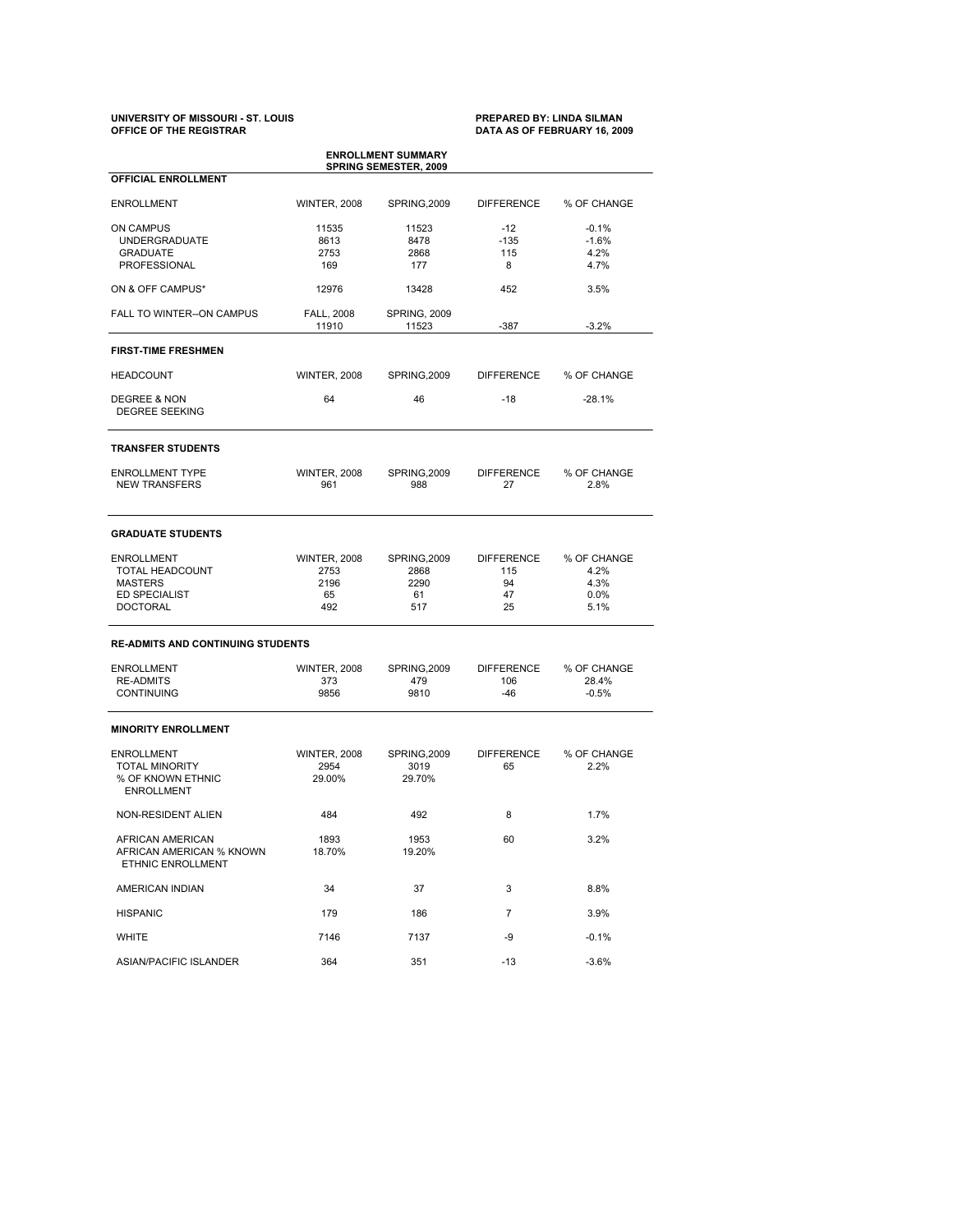#### **ENROLLMENT SUMMARY - continued**

### **GENDER ENROLLMENT**

| <b>WOMEN</b>                                  | <b>WINTER, 2008</b> | SPRING, 2009 | <b>DIFFERENCE</b> | % OF CHANGE |  |  |  |  |
|-----------------------------------------------|---------------------|--------------|-------------------|-------------|--|--|--|--|
| <b>UNDERGRADUATE</b>                          | 4910                | 4818         | $-92$             | $-1.9%$     |  |  |  |  |
| <b>GRADUATE</b>                               | 1846                | 1894         | 48                | 2.6%        |  |  |  |  |
| <b>PROFESSIONAL</b>                           | 99                  | 99           | $\mathbf 0$       | 0.0%        |  |  |  |  |
| <b>TOTAL</b>                                  | 6855                | 6811         | $-44$             | $-0.6%$     |  |  |  |  |
| <b>MEN</b>                                    | <b>WINTER, 2008</b> | SPRING, 2009 | <b>DIFFERENCE</b> | % OF CHANGE |  |  |  |  |
| <b>UNDERGRADUATE</b>                          | 3703                | 3660         | $-43$             | $-1.2%$     |  |  |  |  |
| <b>GRADUATE</b>                               | 907                 | 974          | 67                | 7.4%        |  |  |  |  |
| <b>PROFESSIONAL</b>                           | 70                  | 78           | 8                 | 11.4%       |  |  |  |  |
| <b>TOTAL</b>                                  | 4680                | 4712         | 32                | 0.7%        |  |  |  |  |
| PERCENT OF TOTAL ENROLLMENT                   | <b>WINTER, 2008</b> | SPRING, 2009 | <b>DIFFERENCE</b> | % OF CHANGE |  |  |  |  |
| <b>WOMEN</b>                                  | 60%                 | 59%          | 0%                | 0.0%        |  |  |  |  |
| <b>MEN</b>                                    | 40%                 | 41%          | 0%                | 0.0%        |  |  |  |  |
| <b>CREDIT HOURS AND FULL-TIME EQUIVALENCY</b> |                     |              |                   |             |  |  |  |  |
| <b>CREDIT HOURS</b>                           | <b>WINTER, 2008</b> | SPRING.2009  | <b>DIFFERENCE</b> | % OF CHANGE |  |  |  |  |
| ON CAMPUS                                     | 106861              | 106775       | $-86$             | $-0.1%$     |  |  |  |  |
| <b>RESIDENCE CENTERS</b>                      | 1154                | 1353         | 199               | 17.2%       |  |  |  |  |
| <b>VIDEO CREDIT</b>                           | 1794                | 1588         | $-206$            | $-11.5%$    |  |  |  |  |
| ON CAMPUS TOTAL                               | 109809              | 109716       | $-93$             | $-0.1%$     |  |  |  |  |
| FULL-TIME EQUIVALENCY                         | <b>WINTER, 2008</b> | SPRING.2009  | <b>DIFFERENCE</b> | % OF CHANGE |  |  |  |  |
| <b>ON CAMPUS</b>                              | 7816.0              | 7907.7       | 91.7              | 1.2%        |  |  |  |  |
| <b>FULL-TIME STATUS</b>                       | <b>WINTER, 2008</b> | SPRING, 2009 | <b>DIFFERENCE</b> | % OF CHANGE |  |  |  |  |
| <b>WOMEN</b>                                  | 3345                | 3612         | 267               | 8.0%        |  |  |  |  |
| <b>MEN</b>                                    | 2468                | 2675         | 207               | 8.4%        |  |  |  |  |
| <b>PART-TIME STATUS</b>                       | <b>WINTER, 2008</b> | SPRING, 2009 | <b>DIFFERENCE</b> | % OF CHANGE |  |  |  |  |
| <b>WOMEN</b>                                  | 3510                | 3202         | $-308$            | $-8.8%$     |  |  |  |  |
| <b>MEN</b>                                    | 2212                | 2035         | $-177$            | $-8.0%$     |  |  |  |  |